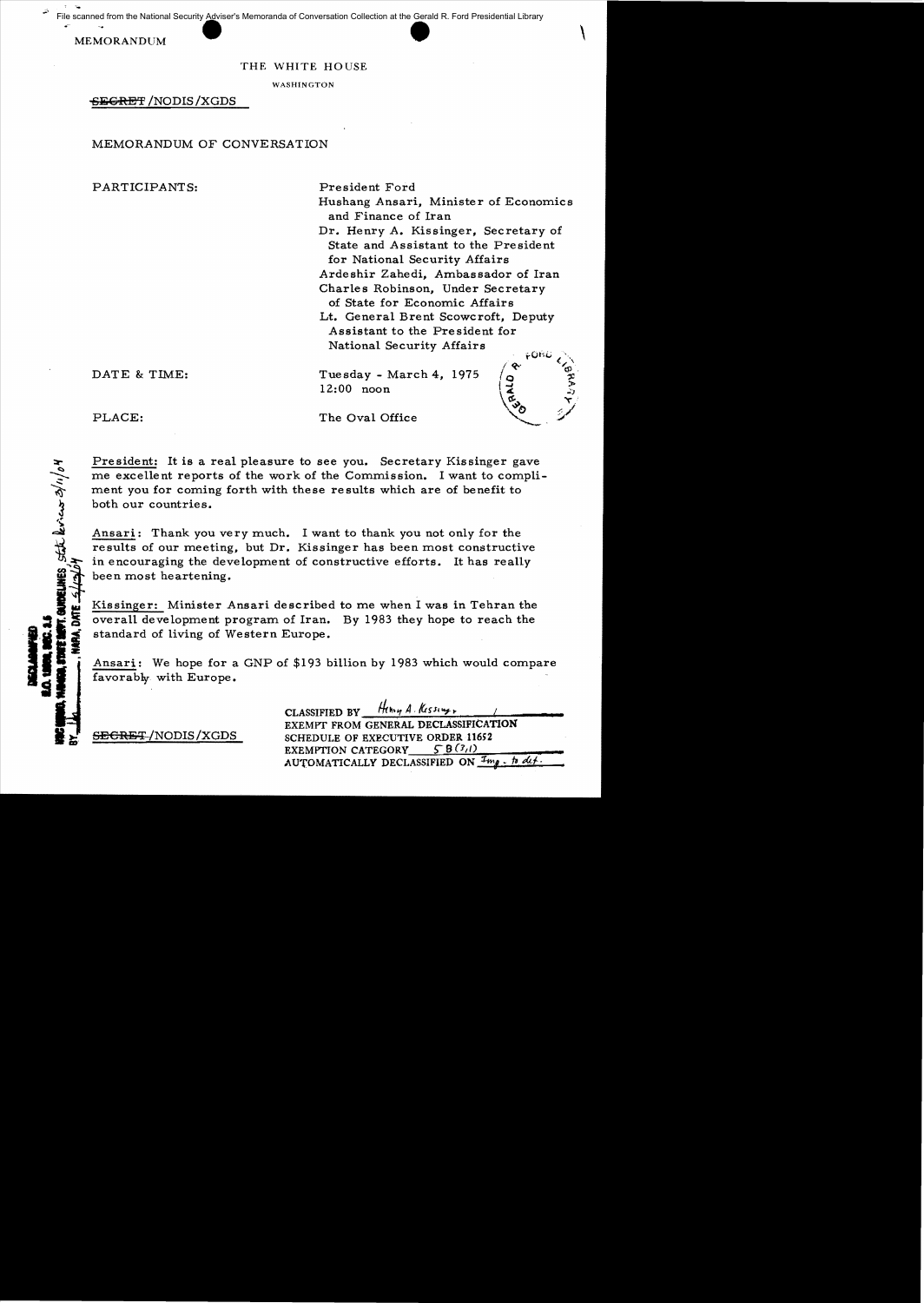# SiIi5CRE'r {NODIS /XGDS • • <sup>2</sup>

President: What is the population of Iran?

Ansari: It will be about 42 million by 1983.

President: Is it expanding rapidly?

Ansari: About three percent a year, but we have a planning program and hope to reduce that.

Our development includes every form of economic development, social reform and education.

Kissinger: Point Four was started in Iran in the '50s.

Zahedi: That's right. It began in one room. I was involved in that.

Ansari: Everything we have done has taken place in the last 12 years. Forty-five years ago our total imports were \$15 million. This year they are \$10 billion. Next year they will be \$14.5 billion.

President: Do you have the port facilities to handle this?

Ansari: This is one of the pitfalls in our program. The demand for food, housing and clothing has gone up drastically and our program is not adequate. We have much work to do there. We have four major ports. By 1983 they will have to handle 80 million tons, compared to 4 million now.

Kissinger: I reported to you, Mr. President, about the arrangement for 500,000 barrels of oil in exchange for probable military commodities in a way that the price doesn't become obvious. Is that a fair statement?

Ansari: Yes, indeed.

Kissinger: If you approve the idea, we will have jointly to work out a complete program. It will require some subtlety. The benefit to Iran would be increased liftings and they would keep the price in mind. Among the other advantages to us is that of dealing with a country which has not joined an embargo.

. President: For which we are grateful. I approve.



<del>SECRET /</del>NODIS /XGDS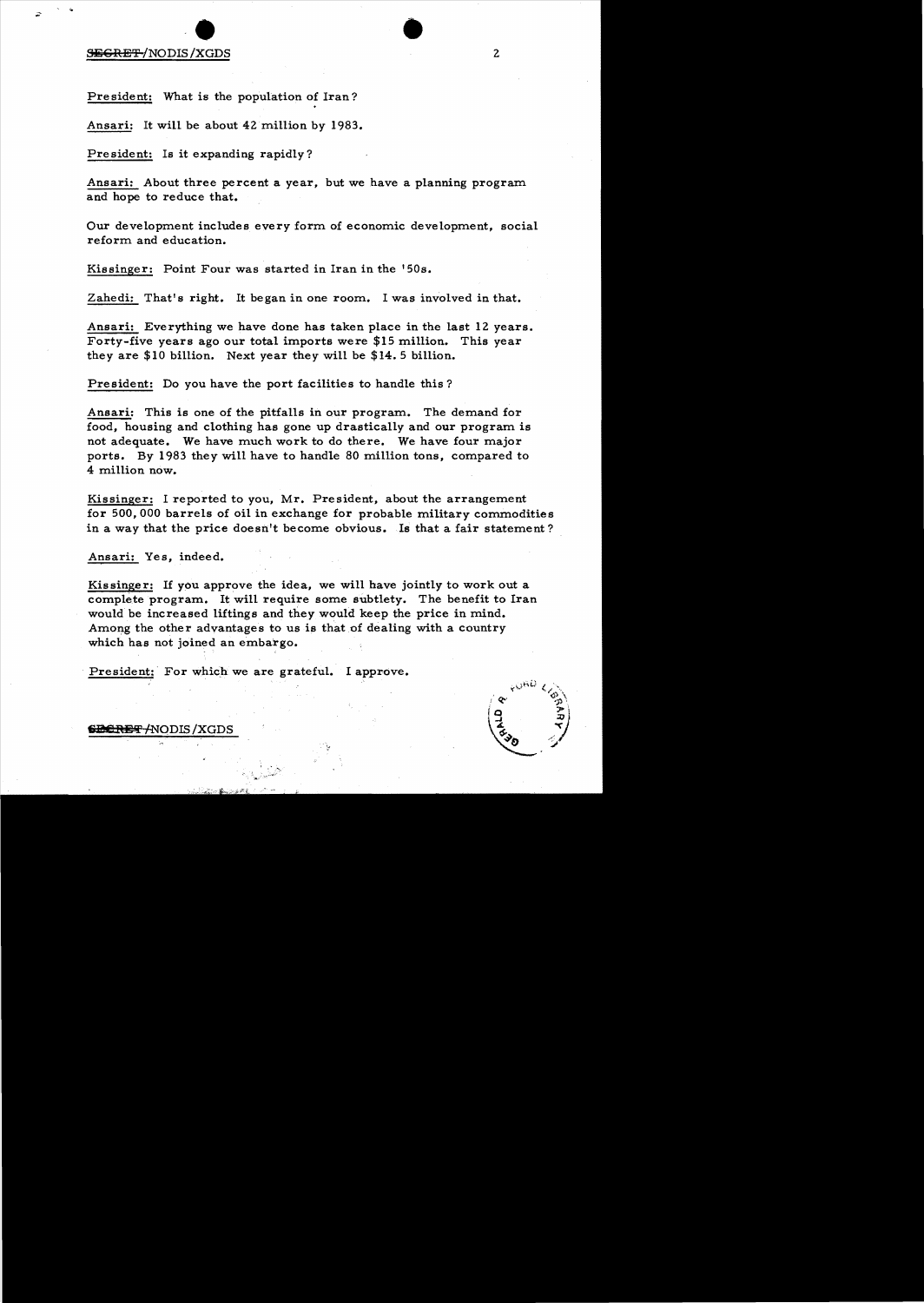# SEC ORE:;: /NODIS /XGDS • • <sup>3</sup>

Ansari: We will sit down and work out a plan to submit to you and His Imperial Majesty.

President: Perhaps for his visit.

Ansari: We think we are not exaggerating when we say our relations are very close and we should give more meaning to that. When you are working for peace in the Middle East we think we should cooperate together to turn the region into a bastion of peace.

President: If the foresight of the others was like yours, if we can divert their energies from war to peace, we can make great progress. We will do what we can with the peace negotiations and we appreciate His Imperial Majesty's responsible role.

Kissinger: His Imperial Majesty is a world statesman.

President: Shultz has also said that. I am looking forward to our meeting.

Ansari: Looking back on the Shah's outlook, I look back to the time when I was Ambassador here. Like you when you were in Vietnam, you need friends, and we want to strengthen our cooperation.

So far as Pan Am is concerned, we have had good talks and things are proceeding. We want to have productive investment in accordance with rules of each country. We want to consider it in a manner which would be beneficial to Pan Am and to both of us.

Kissinger: We are operating in a manner and on a scale which will be of great benefit to us both.

Zahedi: It is now with the CAB. We want to be helpful. Their problem is that it is not a profitable investment -- they lost \$80 million. They blame it on the price of oil but we think it was management.

President: They have improved the management. They had very large overhead. If economic conditions improve they should be able to move rapidly to a profit.

Zahedi: We think they have made mistake s and still have too many high priced Vice Pre sidents.



**RET/NODIS/XGDS**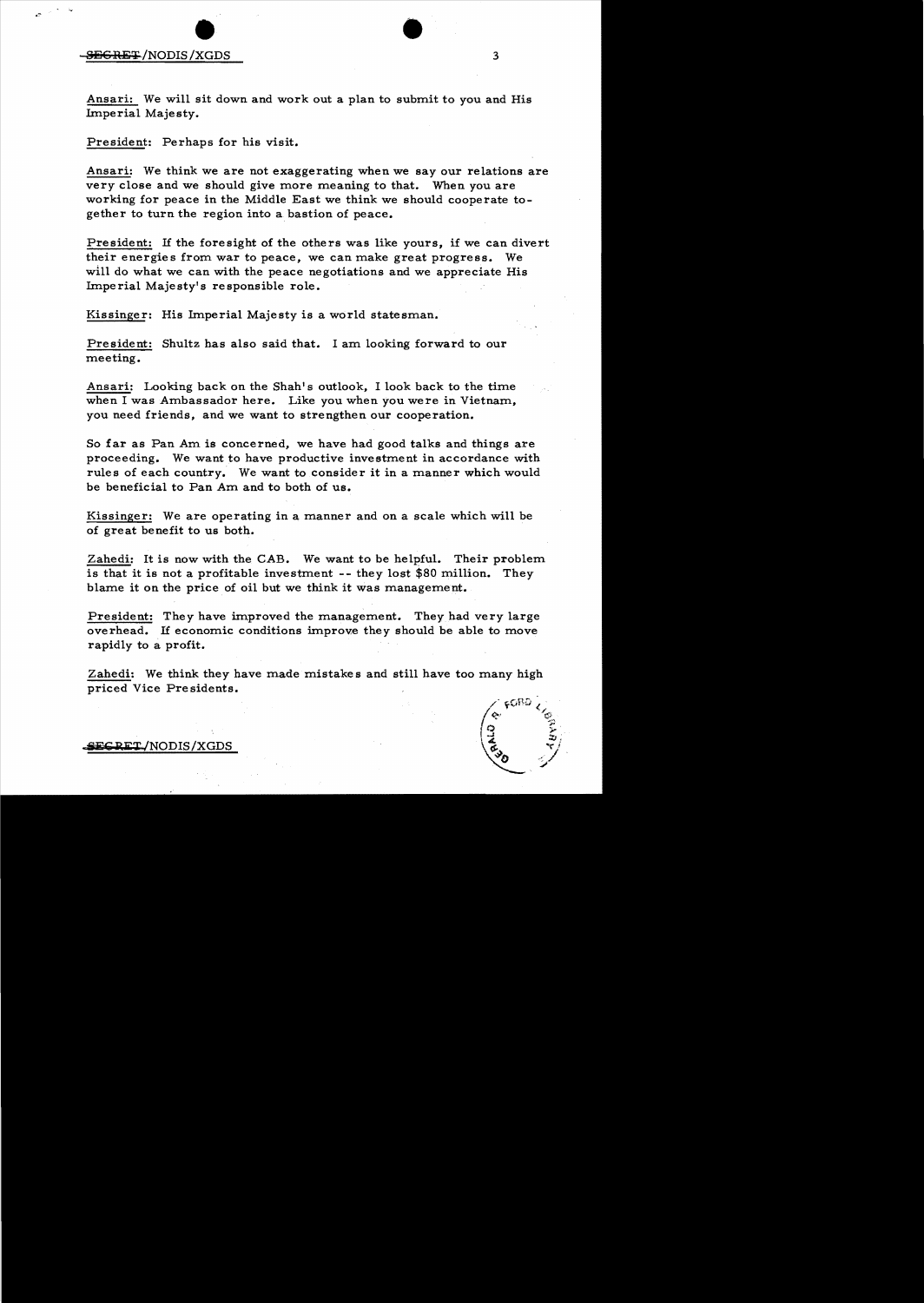## **iii€RE':F** mODIS /XGDS • <sup>4</sup>

President: The CAB doesn't always do what I want, but I am hopeful.

Ansari: Our thinking is that if this is ;to be an example of our cooperation, we should work to put Pan Am back on its feet. It should be a successful example so the U.S. Government should do whatever is necessary and we should, so it is a good example.

President: The CAB has been working on the route structure and they have cut the overhead. They have dropped some unprofitable routes.

Zahedi: We signed yesterday for the sixth 747. We will probably exercise our option for six more.

Ansari: One other subject is nuclear energy. We are willing to invest about \$8 billion and to invest in an enrichment plant. We would have to insure the success of this effort by giving us access to this technology and its gradual transfer to us. Dr. Kissinger recognizes this as a subject which must be taken up and will be discussed with you.

President: I am not a technician, but the goodwill exists for a constructive solution.

Kissinger: There are technical obstacles but we hope they can be worked out.

President: The will exists.

Ansari: Thank you. We touched on relations with the European Community, co-production issues... We touched on relations with the European Communis...<br> $\mathbf{B} \cdot \mathbf{B}$ .<br> $\mathbf{A} \cdot \mathbf{B}$  a problem of co-production costs. We will be in touch is be the case, we may drop the proposal. What they<br>of parts two years from no

Kissinger: There is a problem of co-production costs. We will be in touch.

Zahedi: Yes. If this be the. case, we may drop the proposal. What they say is that the cost of parts two years from now might increase 500%.

Kissinger: The idea was they would produce the TOW missiles and the Maverick. Last year I said we would approve it in principle. I didn't know the prices, and it doesn't seem to make sense.

Robinson: We are investigating it. At the end, there would be a full operating plant.

<del>}EGRET</del>/NODIS/XGDS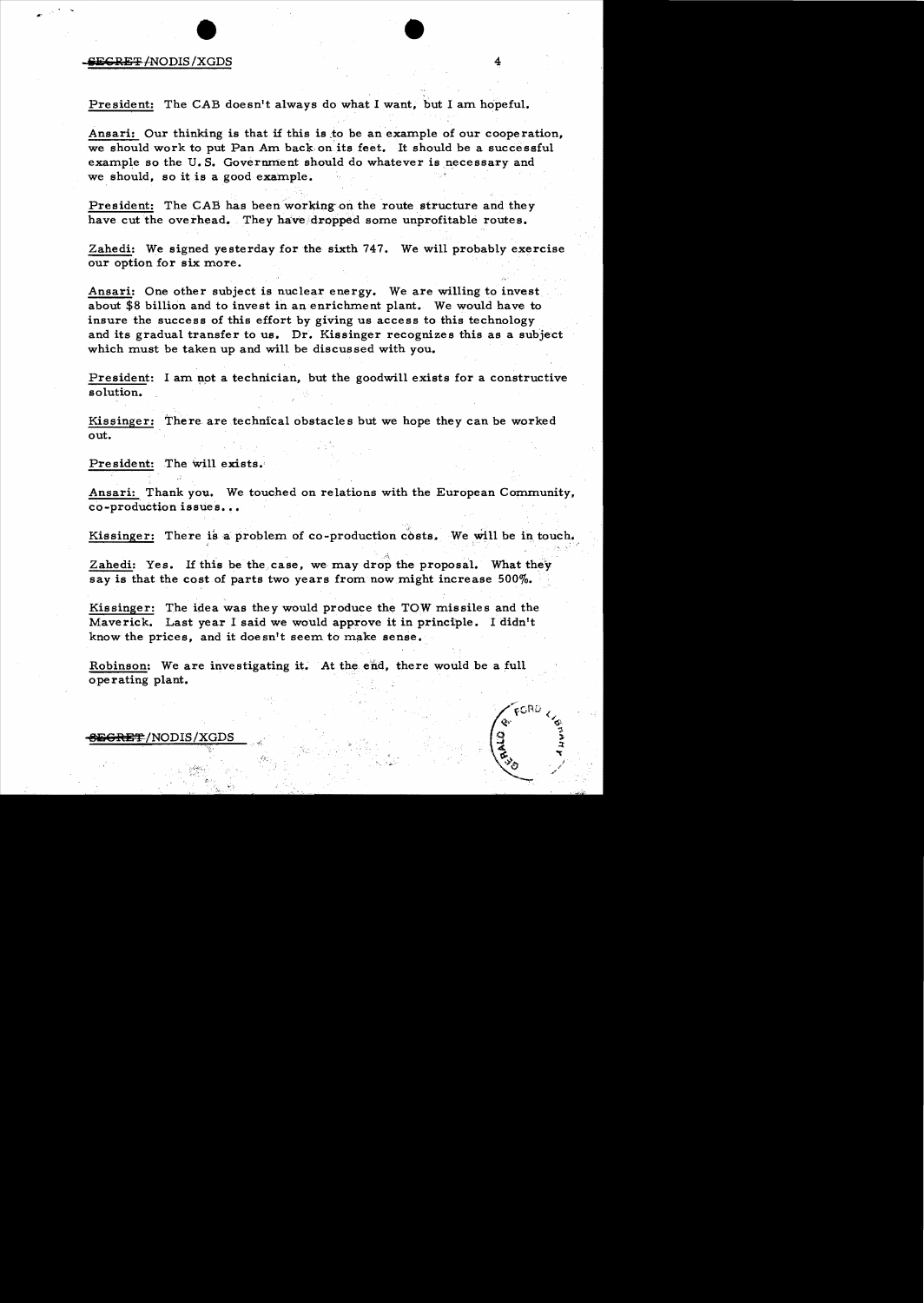### **ECRET/NODIS/XGDS**

Ansari: There seems to be a big difference in component costs. They are more than the whole missile bought here.

5

FORC

### SECRET/NODIS/XGDS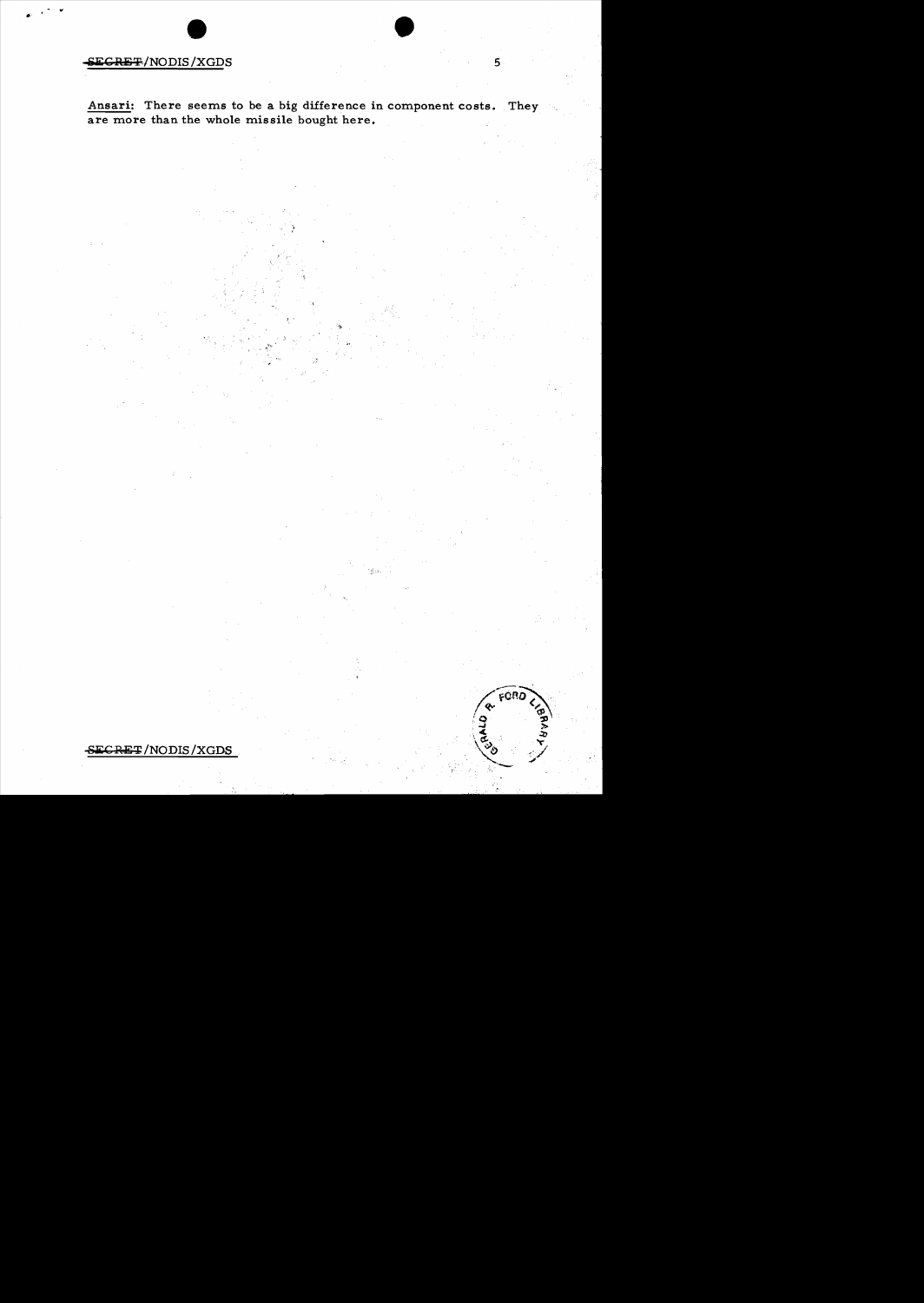Mansany/K/Zahedri/Rohmson  $4$  Mar  $75$ Pression Descrie je Stain Pure out Kun aut Neum 5 ave Jan 12 cm me inselant make euro publicat centre d'houst é bort. for results of a not bet it has heard most Constantine in enoughly ellegant of carshite K & decide & my in Them was developed<br>K & decide & my in Them is deviated to<br>for a transfer on 1 of 193 fil by E3 which only it<br>and I win for a 193 fil by E3 which and the<br>contribution to the form of 193 fill by E3 which a 12 Pont 4 mars startelin Sum in 50's That north, Beyannic came - I was involved. Empthing we have close that Take plus in lost  $\textcolor{red}{\textcircled{\texttt{S}}}\textcolor{red}{\textcircled{\texttt{R}}}$ 14 year 45 years Total M'ave / Caril, This PDS exemploient printer à la met et de la fonde de la fonde de la fonde de la fonde de la fonde de la fonde de Q Tron me of just alle in our jusq. Dimend for ful howing & chitting has gone ing chartiesly rare pag with adequate we had much water de that **CORD AND AND RESIDENCE ON A PROPERTY DECLASSIFUE** 

**E.O. 12988, SEC. 3.5** NSC MENIO, MANISS, STATE DEPT. GUIDELINES State De view 3/11/04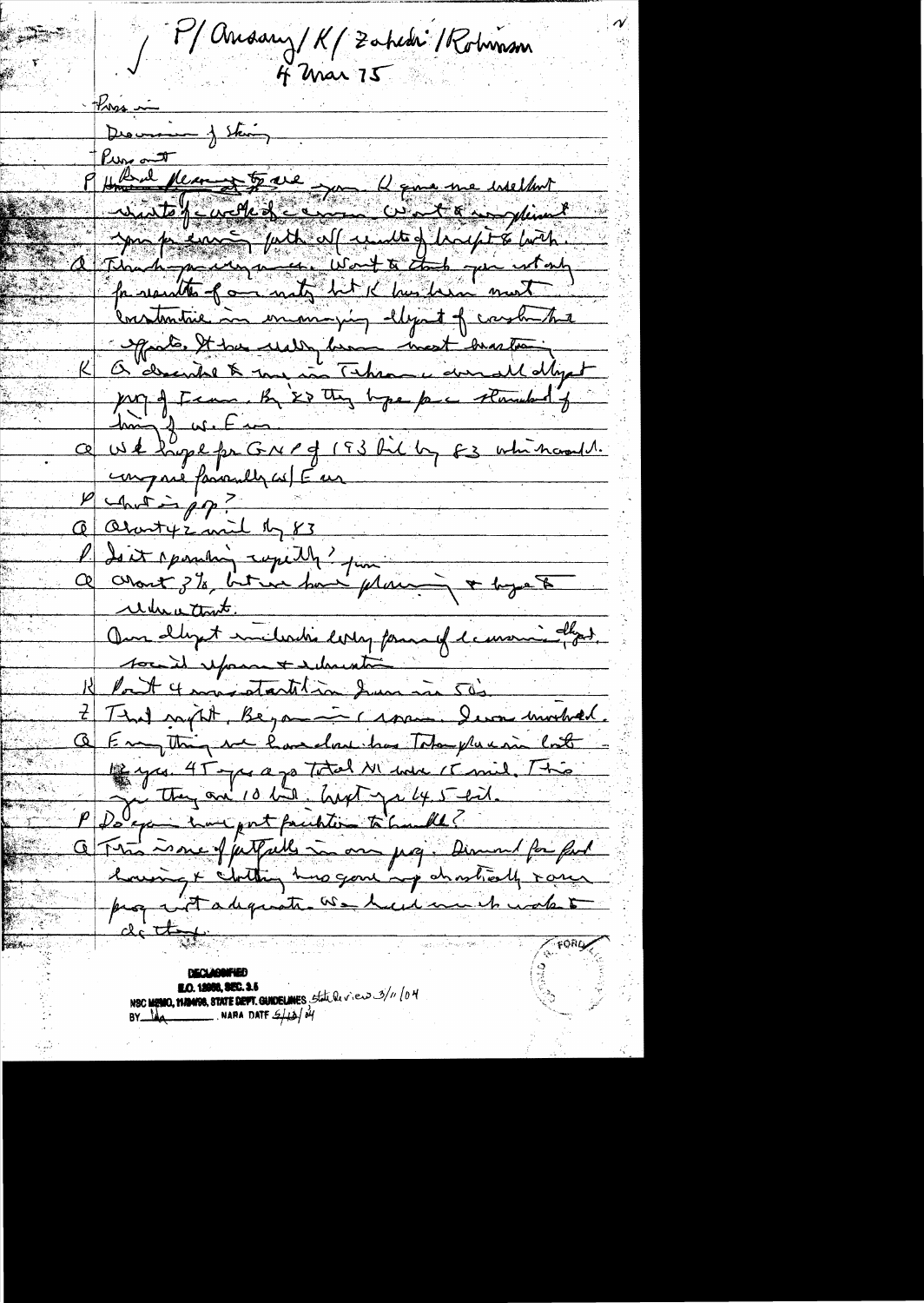We have 4 major pater by 82 thy will have R & total espated to you about a canonymint for subtity Bruefit & Fran crould be increased. lefting + They would keep jurie in mind. Burg others mentions & us in that clearly will untigative wit powel an embays to which we gratuff. I apprent. a vente sit dans l'articula plus à subsit to you & HIM. PP Purhops par sins most Q We think we with along with when we say one relations are very close a un should quon arise mening fact, who you working for totor cagin int a boston fune P cos/facery for j attend hits gomes, if we con Don't trois knowynt pour was to joint, on comment quest progress we will bushit un emme co/ provincia pt une approvent HIVIArda Hotel Soc und centre V Shalt, has dans il cret estudio privato om inty a l'hoste touchet on Shutis arthur tak to trie<br>le colum d'Ande toue tour City colon imprime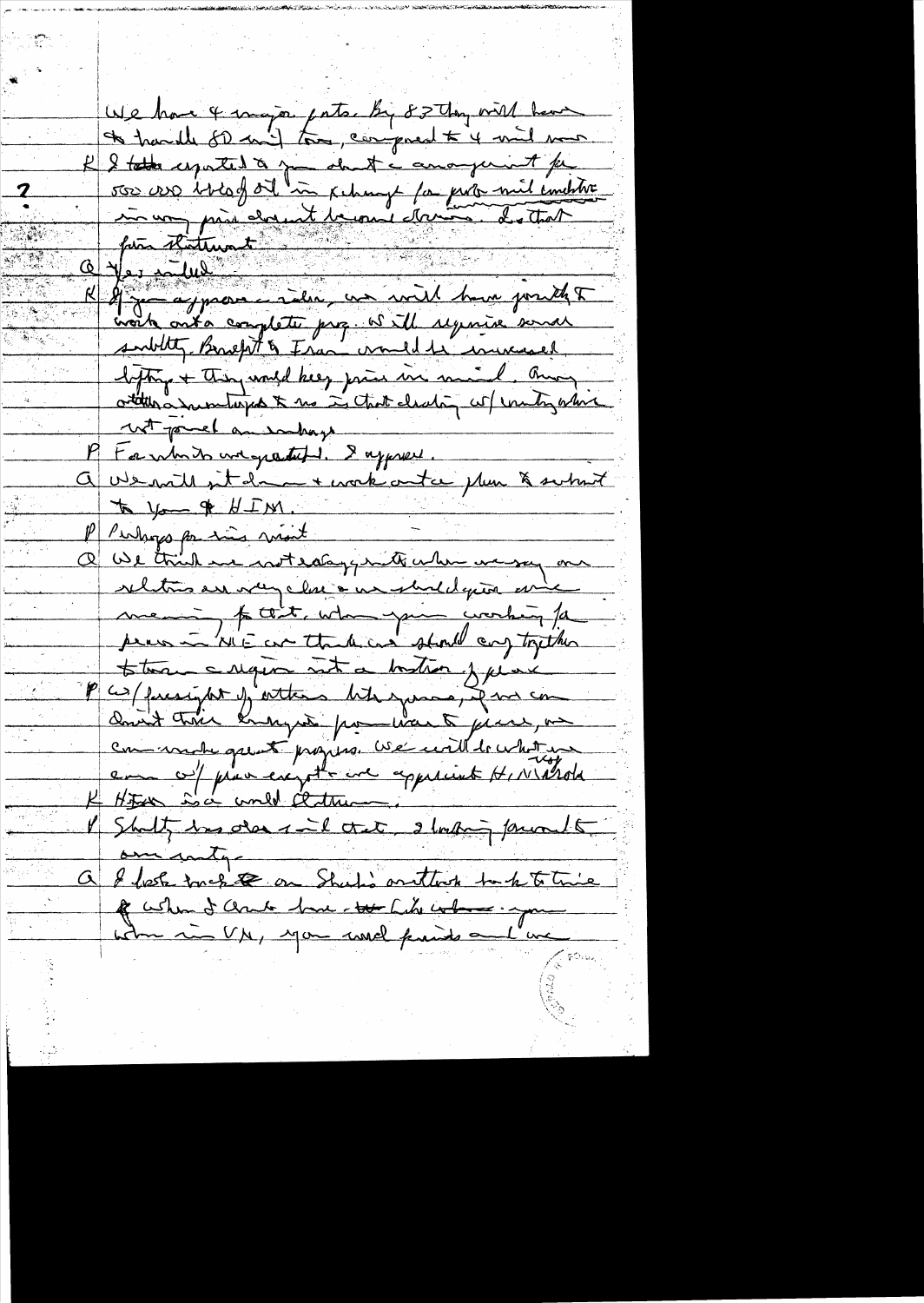work to should and wop. So far or Par ann, un bonne had pour talker pproceding we want to have production imitant in accordance of further cacho De part te enverthant ma mommer which unille bayant de Comme Lodigne et which state of de the fourth the with. Klows oit but we think ingrate K They have impired mayor I They and lays certified: If ever existing injurie they should Westwick they have included take + till hun CAB don't elivere da colort dannt but stop fal On thinking if it if this to be concerned  $\overline{\alpha}$ gan coop, un should make to just Pou am back de to feet. It should be a seriessful epingle so US gout head de cohation incessar eux should so it is good epocyte P CAB has been victing en vout structure + they imporopit. writes ingeroper. une Knis gettin far came On the script is me hongy de ville  $\overline{\mathcal{Y}}$ to minut about 8 hid + to universit minutes plant. We would have t night to secure of this effect by quing us access to this tech + its qualities transfer to use K way thistes